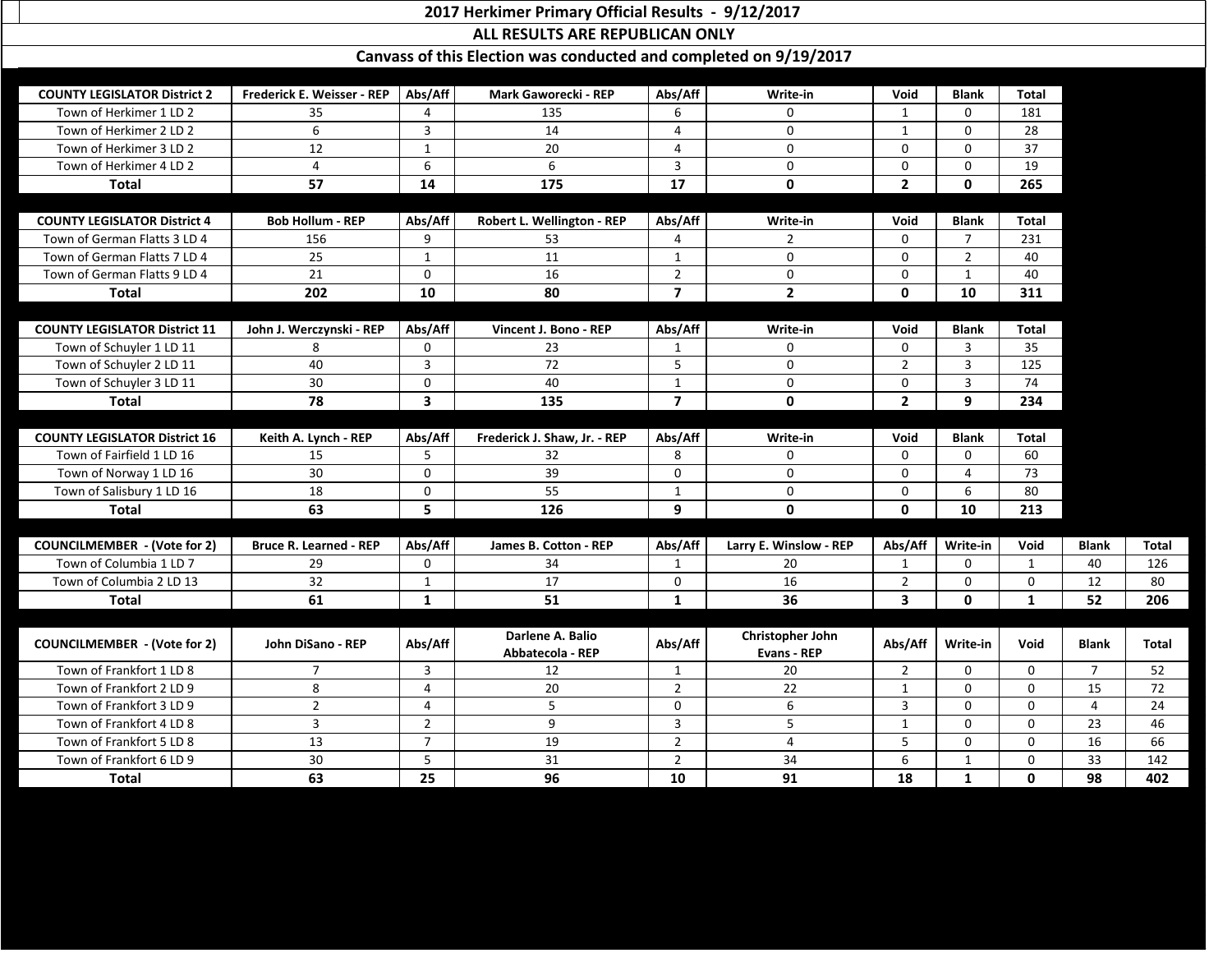| <b>SUPERVISOR</b>                   | Frank P. Spatto - REP   | Abs/Aff        | L. Peter Rovazzi III - REP     | Abs/Aff        | Write-in                 | Void           | <b>Blank</b>   | <b>Total</b>   |              |              |
|-------------------------------------|-------------------------|----------------|--------------------------------|----------------|--------------------------|----------------|----------------|----------------|--------------|--------------|
| Town of German Flatts 1 LD 7        | 69                      | 6              | 116                            | 4              | 0                        | $\Omega$       | 2              | 197            |              |              |
| Town of German Flatts 2 LD 1        | 38                      | $\overline{2}$ | 72                             | 5              | 0                        | $\mathbf 0$    | $\mathbf{1}$   | 118            |              |              |
| Town of German Flatts 3 LD 4        | 95                      | 13             | 118                            | $\overline{2}$ | 0                        | $\mathbf{0}$   | 3              | 231            |              |              |
| Town of German Flatts 4 LD 5        | 16                      | $\mathbf 0$    | 11                             | $\mathbf 0$    | 0                        | $\Omega$       | $\mathbf 0$    | 27             |              |              |
| Town of German Flatts 5 LD 6        | 4                       | $\overline{2}$ | 5                              | $\overline{2}$ | 0                        | 0              | $\mathbf 0$    | 13             |              |              |
| Town of German Flatts 6 LD 6        | 10                      | $\overline{2}$ | 17                             | $\overline{3}$ | $\mathbf 0$              | $\Omega$       | $\mathbf{1}$   | 33             |              |              |
| Town of German Flatts 7 LD 4        | 16                      | $\overline{2}$ | 20                             | $\mathbf 0$    | 0                        | $\mathbf 0$    | $\overline{2}$ | 40             |              |              |
| Town of German Flatts 8 LD 5        | 30                      | $\overline{2}$ | 26                             | $\mathbf{1}$   | 0                        | $\mathbf 0$    | $\mathbf{1}$   | 60             |              |              |
| Town of German Flatts 9 LD 4        | 16                      | $\mathbf{1}$   | 17                             | $\mathbf{1}$   | 0                        | $\Omega$       | 5              | 40             |              |              |
| Town of German Flatts 10 LD 5       | 12                      | $\mathbf 0$    | 11                             | $\overline{2}$ | 0                        | 0              | $\mathbf{1}$   | 26             |              |              |
| Town of German Flatts 11 LD 6       | 42                      | 3              | 37                             | $\mathbf 0$    | $\mathbf 0$              | $\Omega$       | $\mathbf 0$    | 82             |              |              |
| Town of German Flatts 12 LD 6       | 29                      | $\mathbf{1}$   | 31                             | $\mathbf 0$    | 0                        | $\mathbf 0$    | $\mathbf{1}$   | 62             |              |              |
| Town of German Flatts 13 LD 5       | 37                      | $\overline{2}$ | 55                             | $\overline{3}$ | 0                        | $\mathbf{0}$   | $\mathbf 0$    | 97             |              |              |
| Town of German Flatts 14 LD 5       | 46                      | 5              | 47                             | $\mathbf{1}$   | 0                        | $\Omega$       | $\mathbf 0$    | 99             |              |              |
| <b>Total</b>                        | 460                     | 41             | 583                            | 24             | $\mathbf 0$              | $\mathbf 0$    | 17             | 1125           |              |              |
|                                     |                         |                |                                |                |                          |                |                |                |              |              |
| <b>COUNCILMEMBER - (Vote for 2)</b> | John R. Brewer - REP    | Abs/Aff        | <b>Audra Holmes - REP</b>      | Abs/Aff        | Cynthia A. Bennett - REP | Abs/Aff        | Write-in       | Void           | <b>Blank</b> | <b>Total</b> |
| Town of German Flatts 1 LD 7        | 145                     | 9              | 55                             | $\mathbf 0$    | 106                      | $\overline{7}$ | $\mathbf 0$    | 1              | 71           | 394          |
| Town of German Flatts 2 LD 1        | 77                      | 6              | 32                             | $\mathbf{1}$   | 6                        | $\mathbf 0$    | $\mathbf 0$    | $\mathbf 0$    | 76           | 198          |
| Town of German Flatts 3 LD 4        | 174                     | 12             | 65                             | 5              | 139                      | 8              | $\overline{2}$ | $\Omega$       | 57           | 462          |
| Town of German Flatts 4 LD 5        | 14                      | $\mathbf 0$    | 12                             | $\mathbf 0$    | 16                       | $\mathbf 0$    | $\mathbf 0$    | $\mathbf 0$    | 12           | 54           |
| Town of German Flatts 5 LD 6        | $\mathbf{3}$            | 3              | 5                              | $\overline{3}$ | 5                        | $\overline{2}$ | $\mathbf 0$    | $\Omega$       | 5            | 26           |
| Town of German Flatts 6 LD 6        | 19                      | $\mathbf{3}$   | 9                              | $\overline{2}$ | 16                       | $\overline{4}$ | $\mathbf 0$    | $\mathbf{0}$   | 13           | 66           |
| Town of German Flatts 7 LD 4        | 22                      | $\mathbf 0$    | 15                             | $\overline{2}$ | 14                       | $\overline{2}$ | $\mathbf 0$    | $\Omega$       | 25           | 80           |
| Town of German Flatts 8 LD 5        | 35                      | 1              | 14                             | $\overline{2}$ | 38                       | 1              | $\Omega$       | $\Omega$       | 29           | 120          |
| Town of German Flatts 9 LD 4        | 19                      | $\mathbf{1}$   | 12                             | $\mathbf{1}$   | 26                       | $\mathbf{1}$   | $\mathbf 0$    | $\mathbf 0$    | 20           | 80           |
| Town of German Flatts 10 LD 5       | 16                      | $\overline{2}$ | $\overline{a}$                 | $\mathbf 0$    | 13                       | $\overline{2}$ | $\mathbf 0$    | $\Omega$       | 15           | 52           |
| Town of German Flatts 11 LD 6       | 49                      | $\mathbf{3}$   | 19                             | $\mathbf 0$    | 52                       | $\overline{2}$ | $\mathbf 0$    | $\mathbf{0}$   | 39           | 164          |
| Town of German Flatts 12 LD 6       | 43                      | 0              | 16                             | $\mathbf{0}$   | 28                       | 1              | 0              | $\Omega$       | 36           | 124          |
| Town of German Flatts 13 LD 5       | 63                      | $\overline{2}$ | 33                             | $\overline{3}$ | 43                       | 3              | $\Omega$       | -1             | 46           | 194          |
| Town of German Flatts 14 LD 5       | 54                      | 5              | 39                             | $\overline{2}$ | 47                       | 3              | 0              | 0              | 48           | 198          |
| <b>Total</b>                        | 733                     | 47             | 330                            | 21             | 549                      | 36             | $\overline{2}$ | $\overline{2}$ | 492          | 2212         |
|                                     |                         |                |                                |                |                          |                |                |                |              |              |
| <b>SUPERINTENDENT OF HIGHWAYS</b>   | Andrew J. Dutcher - REP | Abs/Aff        | <b>Carmen C. Newtown - REP</b> | Abs/Aff        | Write-in                 | Void           | <b>Blank</b>   | <b>Total</b>   |              |              |
| Town of German Flatts 1 LD 7        | 117                     | 9              | 60                             | 1              | 0                        | $\mathbf{0}$   | 10             | 197            |              |              |
| Town of German Flatts 2 LD 1        | 75                      | 5              | 31                             | $\overline{2}$ | 0                        | $\mathbf 0$    | 5              | 118            |              |              |
| Town of German Flatts 3 LD 4        | 145                     | 13             | 67                             | $\overline{2}$ | $\mathbf{0}$             | $\mathbf{1}$   | 3              | 231            |              |              |
| Town of German Flatts 4 LD 5        | 13                      | 0              | 14                             | $\mathbf 0$    | 0                        | $\mathbf 0$    | $\mathbf 0$    | 27             |              |              |
| Town of German Flatts 5 LD 6        | $\overline{7}$          | $\mathbf{1}$   | $\mathbf{1}$                   | $\mathbf{3}$   | $\mathbf{0}$             | $\mathbf 0$    | 1              | 13             |              |              |
| Town of German Flatts 6 LD 6        | 19                      | $\overline{2}$ | 9                              | $\overline{3}$ | 0                        | $\mathbf{0}$   | $\mathbf 0$    | 33             |              |              |
| Town of German Flatts 7 LD 4        | 22                      | 1              | 13                             | 1              | 0                        | $\Omega$       | 3              | 40             |              |              |
| Town of German Flatts 8 LD 5        | 29                      | $\mathbf{1}$   | 27                             | $\mathbf 0$    | 0                        | $\mathbf 0$    | 3              | 60             |              |              |
| Town of German Flatts 9 LD 4        | 23                      | $\overline{2}$ | 11                             | $\mathbf 0$    | 0                        | 0              | 4              | 40             |              |              |
| Town of German Flatts 10 LD 5       | 16                      | $\overline{2}$ | 6                              | $\mathbf 0$    | $\mathbf{1}$             | $\mathbf 0$    | $\mathbf{1}$   | 26             |              |              |
| Town of German Flatts 11 LD 6       | 36                      | $\overline{2}$ | 37                             | 1              | 0                        | $\mathbf{0}$   | 6              | 82             |              |              |
| Town of German Flatts 12 LD 6       | 30                      | 1              | 30                             | $\Omega$       | 0                        | $\Omega$       | 1              | 62             |              |              |
| Town of German Flatts 13 LD 5       | 64                      | $\overline{4}$ | 23                             | 1              | $\mathbf{0}$             | $\mathbf 0$    | 5              | 97             |              |              |
| Town of German Flatts 14 LD 5       | 50                      | $\overline{4}$ | 43                             | $\overline{2}$ | $\mathbf 0$              | 0              | $\mathbf 0$    | 99             |              |              |
| <b>Total</b>                        | 646                     | 47             | 372                            | 16             | $\mathbf{1}$             | $\mathbf{1}$   | 42             | 1125           |              |              |
|                                     |                         |                |                                |                |                          |                |                |                |              |              |